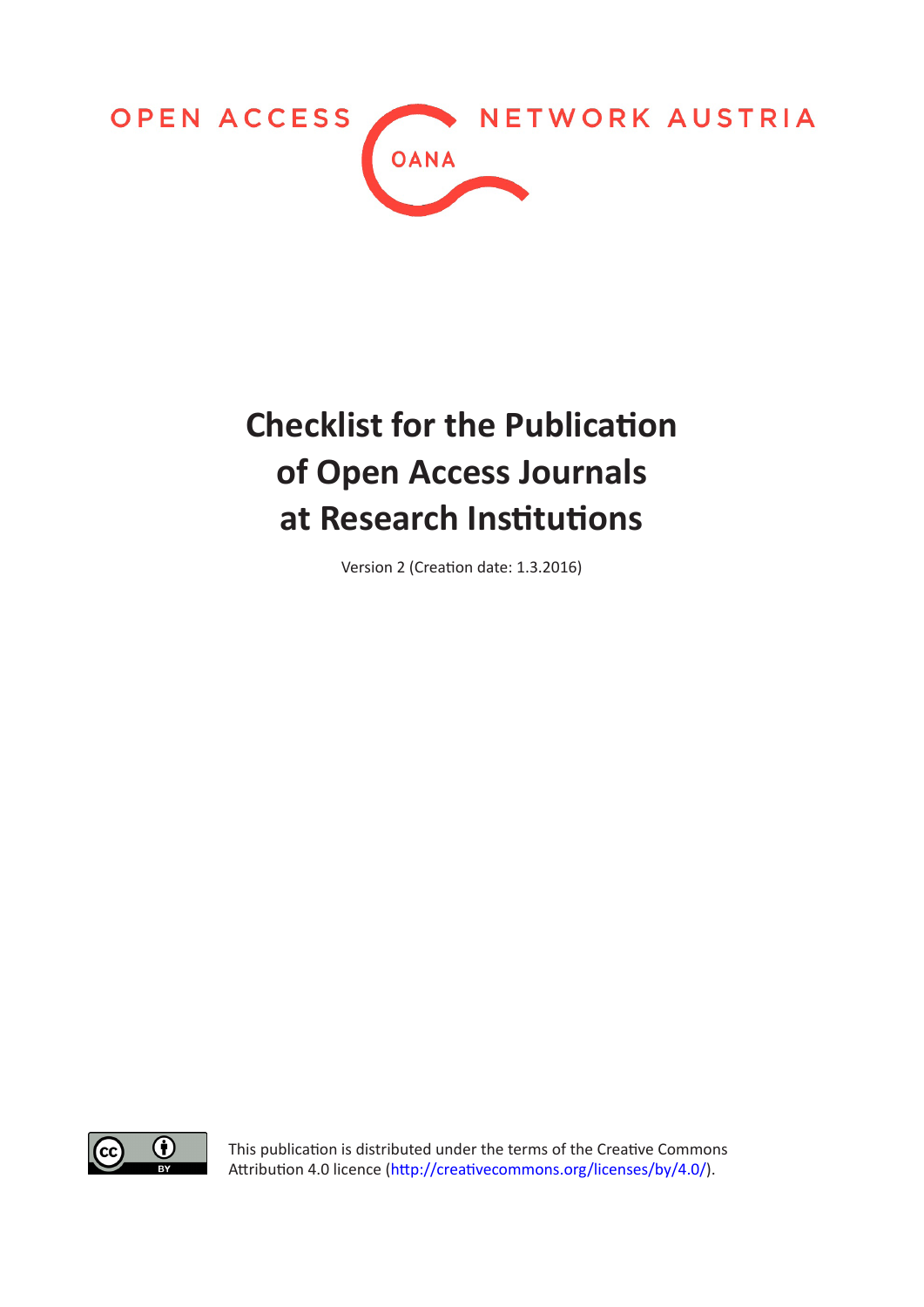**Editor:** Open Access Network Austria (OANA)

**Authors:** Guido Blechl (University of Vienna), Andreas Ferus (Academy of Fine Arts Vienna), Juan Gorraiz (University of Vienna), Ingrid Haas (TU Wien), Doris Haslinger (Austrian Science Fund), Birgit Holzner (University of Innsbruck), Robert Schiller (University of Music and Performing Arts Graz), Nora Schmidt (University of Vienna), Herwig Stöger (Austrian Academy of Sciences).

This checklist was created as part of the "Working Group on Publication Models" of the Open Access Network Austria and first published on 21.1.2015. You can find an online version of this document here: [http://www.oana.at/checklist-oa](http://www.oana.at/checklist-oa-journals)[journals](http://www.oana.at/checklist-oa-journals). While the German original has a strong focus on Austria, country-specific recommendations have been removed in this international version.

**Translation to English:** Bernhard Schubert (University of Vienna)

**Contact:** Andreas Ferus, [a.ferus@akbild.ac.at](mailto:a.ferus@akbild.ac.at)

**Version:** 2 (Creation date: 1.3.2016)

**Credits:** Directory of Open Access Journals [\(doaj.org\)](http://doaj.org/) – OASPA ([oaspa.org](http://oaspa.org/)) – Quality Open Access Market ([qoam.eu](http://www.qoam.eu/)) – FWF Initial Funding Program for Open Access Journals in the Humanities and Social Sciences · Herausgabe von wissenschaftlichen Zeitschriften an der Universität Wien (working paper; G. Blechl, J. Gorraiz, W. Mayer; 2012) and many others.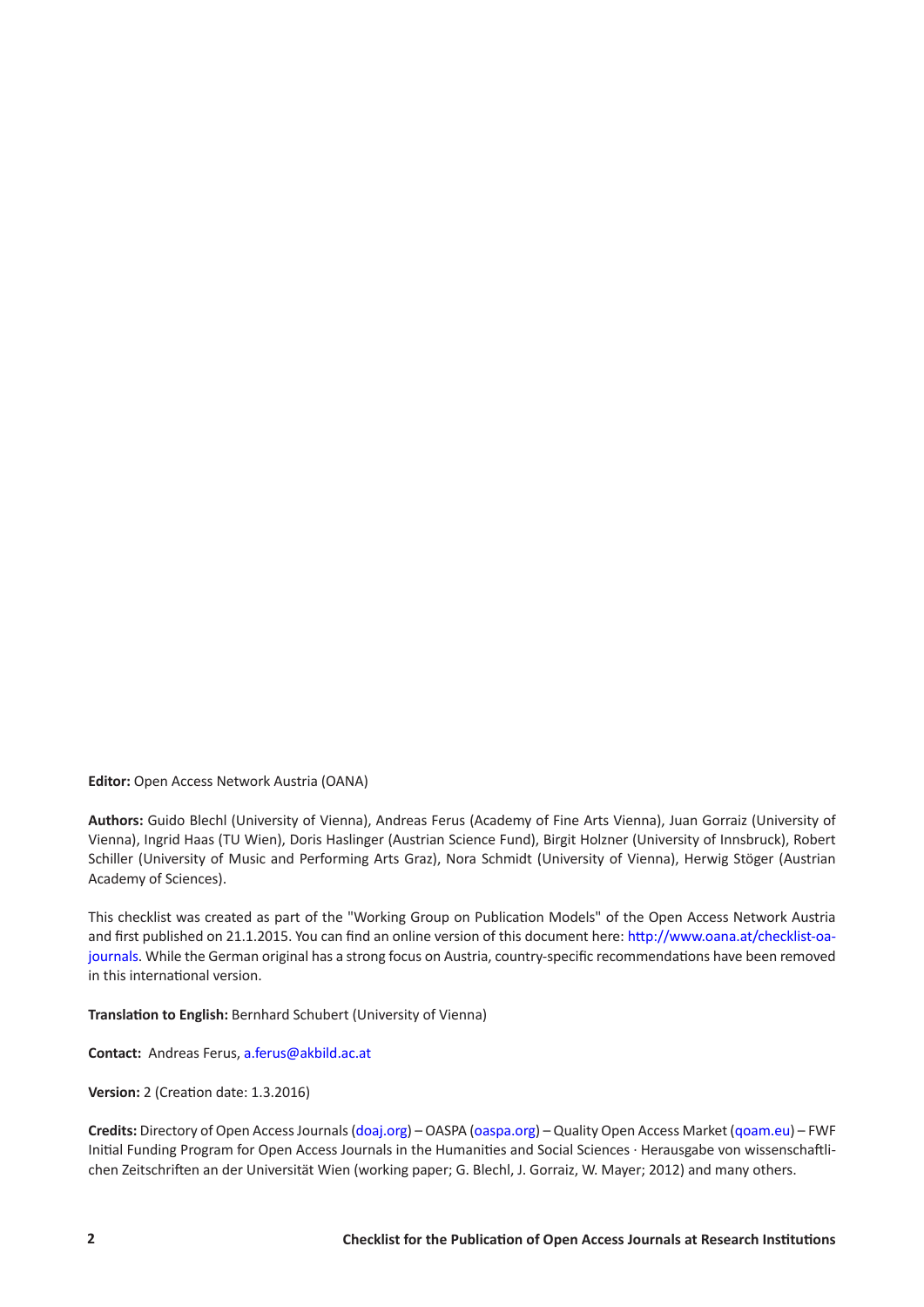## **About this checklist**

Research institutions increasingly act as supporting organisations and service providers for scholarly publications. Professional publishing of Open Access journals is possible without recourse to commercial suppliers by means of the internet and free software. This requires basic know how which is presented in form of this checklist. Over the past few years many research institutions have begun to establish advisory services that may be consulted in addition to this checklist. Occasionally they even offer technical infrastructures that enable editors to focus on content and quality of their journals. At the same time this checklist may act as supplementary material for consulting sessions that research services (libraries, university publishers …) offer to editors.

## **Compliance**

If a journal follows all the recommendations below, it also complies with the formal criteria for inclusion in the "Directory of Open Access Journals"<sup>1</sup> (DOAJ). In order to qualify for the DOAJ-Seal<sup>2</sup>, journals have to meet certain criteria indicated in the checklist: DOAJ SEAL

The list also forms a basis for inclusion in the renowned "Web of Science" index compiled by Thomson Reuters $^3$ . Additionally, your journal will in all likelihood be rated highly in QOAM (Quality Open Access Market)<sup>4</sup>.

## **Universal recommendation of transparency**

All characteristics of the journal should be available for reference in a well-structured manner on your website. Provide, as granular as possible, a single URL for every group of properties and HTML jump marks for each characteristic, respectively, so information can be referenced directly. The most important aspects are the scope of the journal, the description of its editorial process, all measures of quality assurance and digital preservation, all legal considerations, the names of all persons with decisionmaking power as well as all services provided alongside the costs that incur for authors. The checklist's second column serves as an indicator as to whether all aspects are mentioned on your website.

<sup>1</sup> Directory of Open Access Journals, Journal Application Form,<http://doaj.org/application/new>, seen on 1.3.2016.

<sup>2</sup> FAQ pertaining to the DOAJ Seal, [https://doaj.org/faq#seal,](https://doaj.org/faq#seal) seen on 1.3.2016.

<sup>3</sup> Thomson Reuters, Thomson Reuters journal selection process,<http://wokinfo.com/essays/journal-selection-process/>, seen on 1.3.2016.

<sup>4</sup> Quality Open Access Market, Journal Score Card, <http://www.qoam.eu/journalscorecard>, seen on 1.3.2016.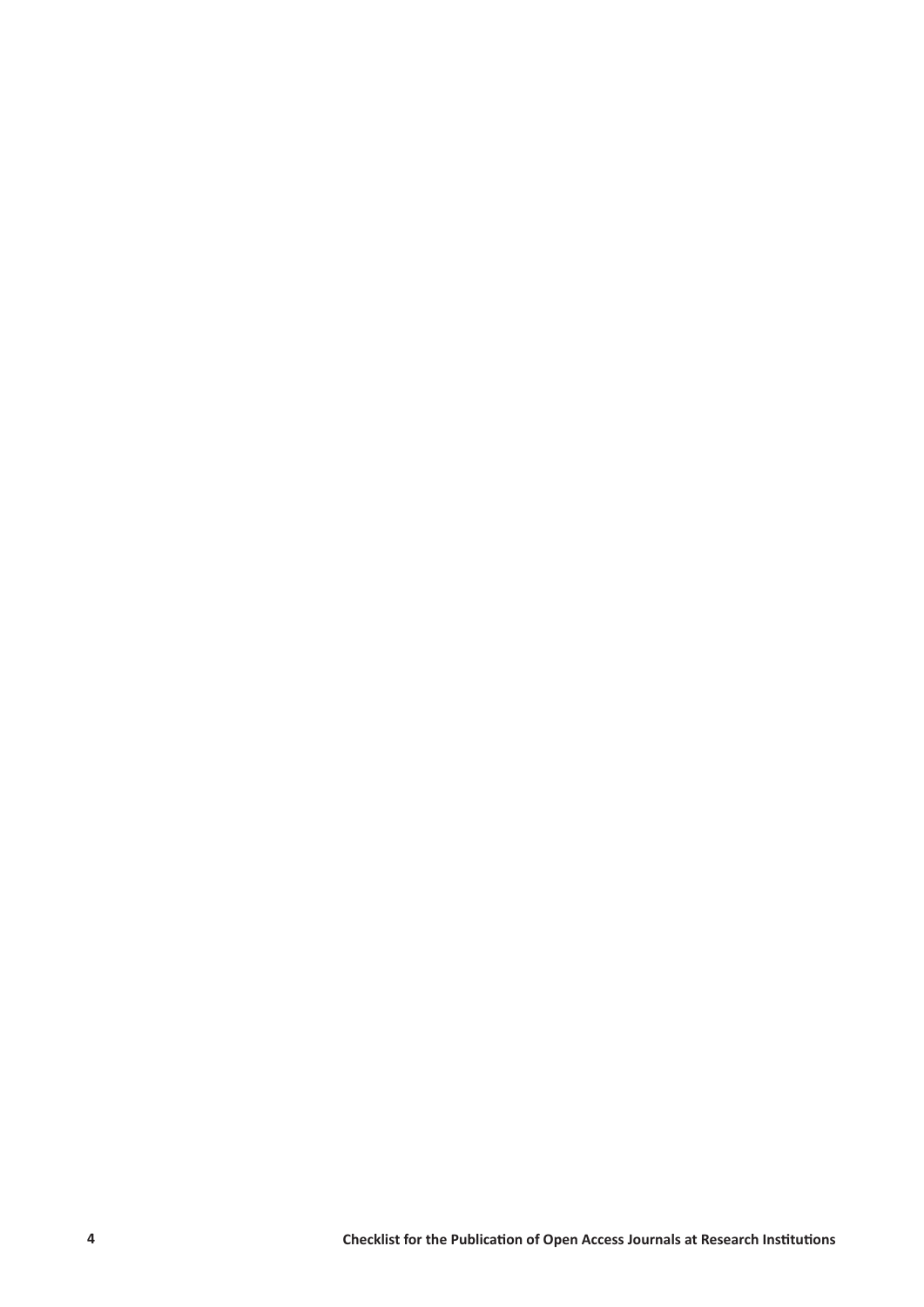

- **[A. Journal scope](#page-5-0)**
- **[B. Formal Aspects](#page-5-0)**
- **[C. Legal and ethical issues](#page-7-0)**
- **[D. Quality assurance](#page-8-0)**
- **[E. Technical aspects](#page-9-0)**
- **[F. Indexing](#page-10-0)**
- **[G. Promotion of visibility](#page-11-0)**
- **[H. Metrics and statistical analysis](#page-12-0)**
- **[I. Costs and resources](#page-13-0)**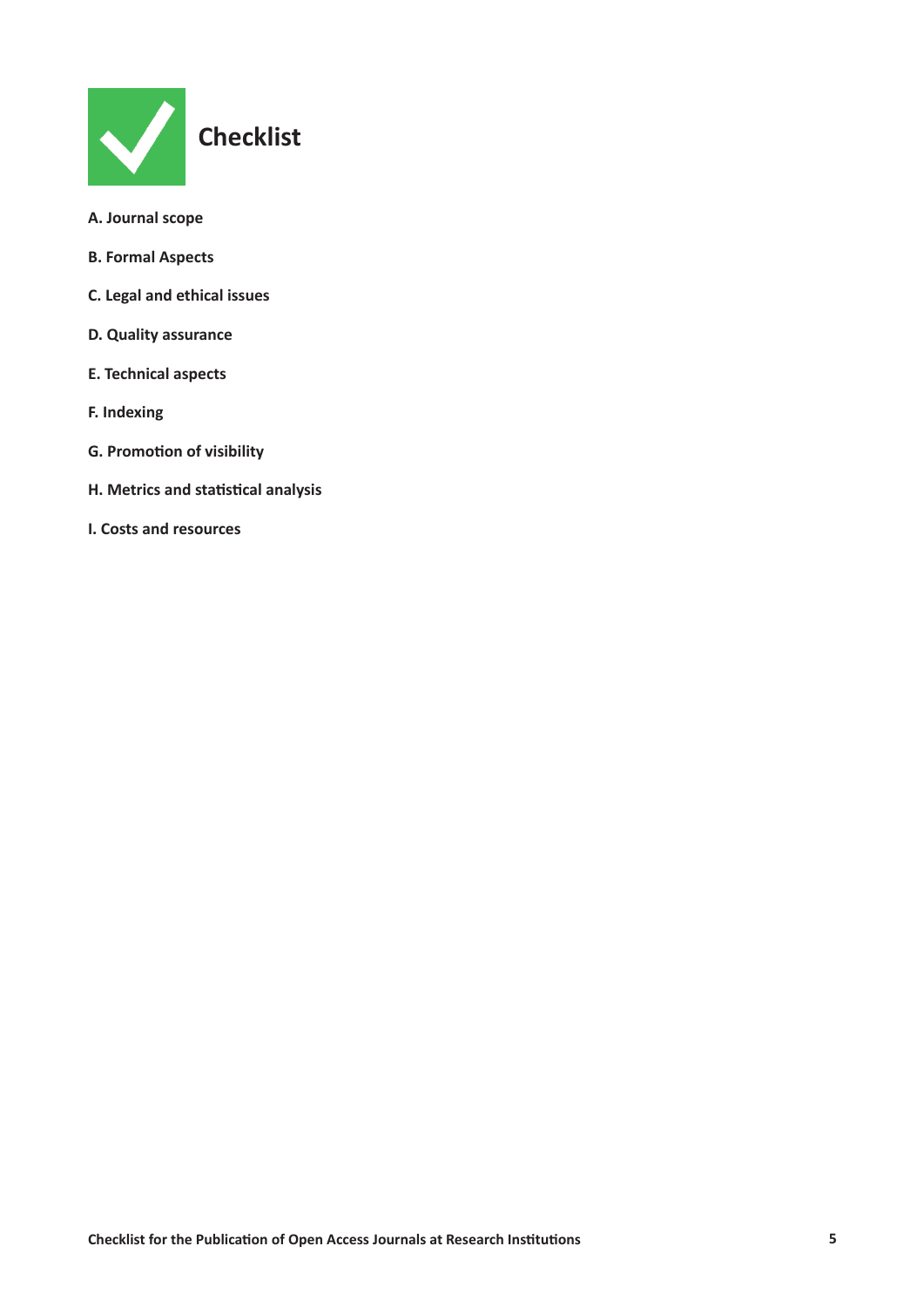<span id="page-5-0"></span>

|                | A. Journal scope |                           |                        |                                                                                                                                                                                                                                                                                              |  |  |
|----------------|------------------|---------------------------|------------------------|----------------------------------------------------------------------------------------------------------------------------------------------------------------------------------------------------------------------------------------------------------------------------------------------|--|--|
| Nr.            | compliant        | transparent<br>on website | <b>Criterion</b>       | Recommendation                                                                                                                                                                                                                                                                               |  |  |
| A <sub>1</sub> |                  |                           | Scope and<br>profile   | Analyse similar existing journals. Determine if there is<br>demand for a new journal - ideally in cooperation with<br>international experts in the field. Compose a mission<br>statement. It should include thematic and other unique<br>features and be no longer than an abstract.         |  |  |
| A <sub>2</sub> |                  |                           | Authors and<br>readers | Analyse and define your potential authors and readers.<br>Determine if there are enough of both. Make sure you have<br>enough high-quality articles during the starting phase. It is<br>essential to build your journal's reputation with renowned<br>authors - especially in the beginning. |  |  |

|                | <b>B. Formal Aspects</b> |                           |                                     |                                                                                                                                                                                                                                                                                                                                                                                                                  |  |  |
|----------------|--------------------------|---------------------------|-------------------------------------|------------------------------------------------------------------------------------------------------------------------------------------------------------------------------------------------------------------------------------------------------------------------------------------------------------------------------------------------------------------------------------------------------------------|--|--|
| Nr.            | compliant                | transparent<br>on website | <b>Criterion</b>                    | Recommendation                                                                                                                                                                                                                                                                                                                                                                                                   |  |  |
|                | On journal level:        |                           |                                     |                                                                                                                                                                                                                                                                                                                                                                                                                  |  |  |
| <b>B1</b>      |                          |                           | Journal title                       | Find a succinct and distinctive title as well as an acronym<br>for your journal. Check if these are in use already, e.g. in<br>Ulrichsweb.com (subscription based: ask your library)<br>or using a search engine (phrase search). Avoid special<br>characters, e.g. diacritics or "ß", if possible. An (additional)<br>English title facilitates international reception. Do not use<br>proprietary expressions. |  |  |
| <b>B2</b>      | - 1                      | - 1                       | <b>ISSN</b>                         | Apply for an ISSN (International Standard Serial Number)<br>via ISSN.org. This requires an URL for the journal.                                                                                                                                                                                                                                                                                                  |  |  |
| B <sub>3</sub> | - 1                      | - 1                       | Party<br>responsible<br>and imprint | Determine the party responsible for your journal. If<br>the journal is deeply rooted at an organisation, this<br>responsibility may $-$ if agreed upon first $-$ be assumed by<br>the institution.                                                                                                                                                                                                               |  |  |
| <b>B4</b>      | - 1                      | - 1                       | Editor                              | Determine who acts as the editor of your journal, e.g. an<br>institution, a person or a group of persons.                                                                                                                                                                                                                                                                                                        |  |  |
| <b>B5</b>      | - 1                      | - 1                       | Additional<br>roles                 | Determine decision-making powers for the editorial board,<br>editing, copy editing, layouting, correspondence etc.<br>alongside the persons responsible.                                                                                                                                                                                                                                                         |  |  |
| <b>B6</b>      |                          |                           | Journal<br>language                 | Consider the languages in which you want to offer articles<br>and information on your journal. English increases visibility<br>and range. If you decide to provide an article in more than<br>one language, English should be among them. If you decide<br>to publish in other languages, make sure your journal can<br>reach your audience this way.                                                            |  |  |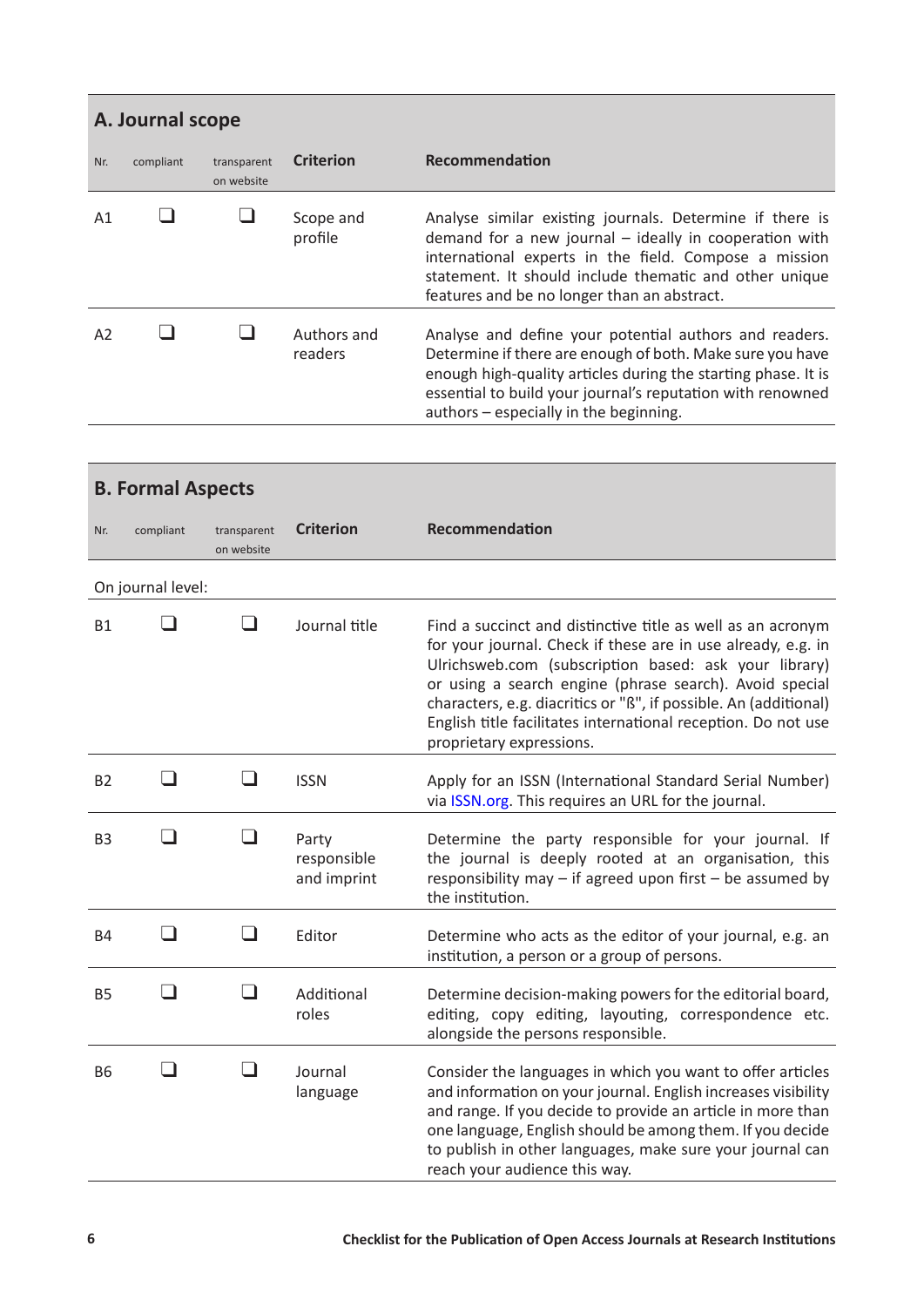| <b>B7</b>      | . I               |                          | Types of<br>contributions                                    | Determine which kinds of contributions (research articles,<br>reviews) are acceptable in your journal and whether or<br>not special issues are a possibility.                                                                                                                                                                                                                                                                                                                                                                                                                                                                                                                                                         |
|----------------|-------------------|--------------------------|--------------------------------------------------------------|-----------------------------------------------------------------------------------------------------------------------------------------------------------------------------------------------------------------------------------------------------------------------------------------------------------------------------------------------------------------------------------------------------------------------------------------------------------------------------------------------------------------------------------------------------------------------------------------------------------------------------------------------------------------------------------------------------------------------|
| B <sub>8</sub> | - 1               |                          | Content types                                                | Determine which content types apart from text you want<br>to offer when it comes to contributions and additional<br>material, e.g. tables, diagrams, images, audio and video<br>files.                                                                                                                                                                                                                                                                                                                                                                                                                                                                                                                                |
| B <sub>9</sub> | - 1               | - 1                      | Number of<br>contributors                                    | Determine how many contributions per year you want to<br>publish. In order to be perceived as a fully-fledged journal,<br>your publication has to include at least five contributions<br>per year, ideally more.                                                                                                                                                                                                                                                                                                                                                                                                                                                                                                      |
| <b>B10</b>     |                   |                          | Frequency of<br>publication                                  | Decide whether you want to retain the classical journal<br>structure (publication in issues). Determining and keeping<br>to a frequency of publication is crucial. The alternative is<br>to publish contributions as they are ready to avoid any<br>delays. In this case your contributions should be assigned<br>consecutive numbers and at least one contribution should<br>appear at least every three months.                                                                                                                                                                                                                                                                                                     |
| <b>B11</b>     |                   |                          | Layout, copy<br>editing, foreign<br>language copy<br>editing | High language and layout standards not only indicate<br>professionalism, they also increase readability. There are<br>various models for contracting external service providers,<br>even directly through authors, to make this process as<br>efficient and economical as possible. For technical aspects<br>see section E.                                                                                                                                                                                                                                                                                                                                                                                           |
| <b>B12</b>     |                   |                          | Additional print<br>version                                  | Gauge whether there is demand for an additional print<br>version of your journal. If so, enquire about cost-effective<br>possibilites for printing and distribution. Print-on-demand<br>might be one solution.                                                                                                                                                                                                                                                                                                                                                                                                                                                                                                        |
|                | On article level: |                          |                                                              |                                                                                                                                                                                                                                                                                                                                                                                                                                                                                                                                                                                                                                                                                                                       |
| <b>B13</b>     |                   |                          | Metadata (title,<br>abstract)                                | All bibliographic and legal metadata should be easily<br>discernible in all the formats offered (HTML, PDF ) as<br>well as in the respective document properties. These<br>include especially: title, abstract, author(s), keywords,<br>submission date, acceptance date, publication date, type<br>of contribution, funders, licence (see C3) and DOI (see B17).<br>Information on authors and institutions should be given<br>in a consistent way. Scholarly communication requires<br>email addresses. For contributions with several authors,<br>indicate the "corresponding author". Authors should be<br>unequivocally identifiable. This may be facilitated by e.g.<br>an ORCID identifier: http://orcid.org/. |
| <b>B14</b>     |                   |                          | Metadata<br>language                                         | It is imperative that title, abstract and keywords are<br>available in English (as well). This is a prerequisite for<br>almost all indexing services.                                                                                                                                                                                                                                                                                                                                                                                                                                                                                                                                                                 |
| <b>B15</b>     |                   | $\overline{\phantom{0}}$ | Length of<br>contributions                                   | Define the length of the individual contribution you expect<br>from your authors (as applicable for the various types of<br>contributions you accept).                                                                                                                                                                                                                                                                                                                                                                                                                                                                                                                                                                |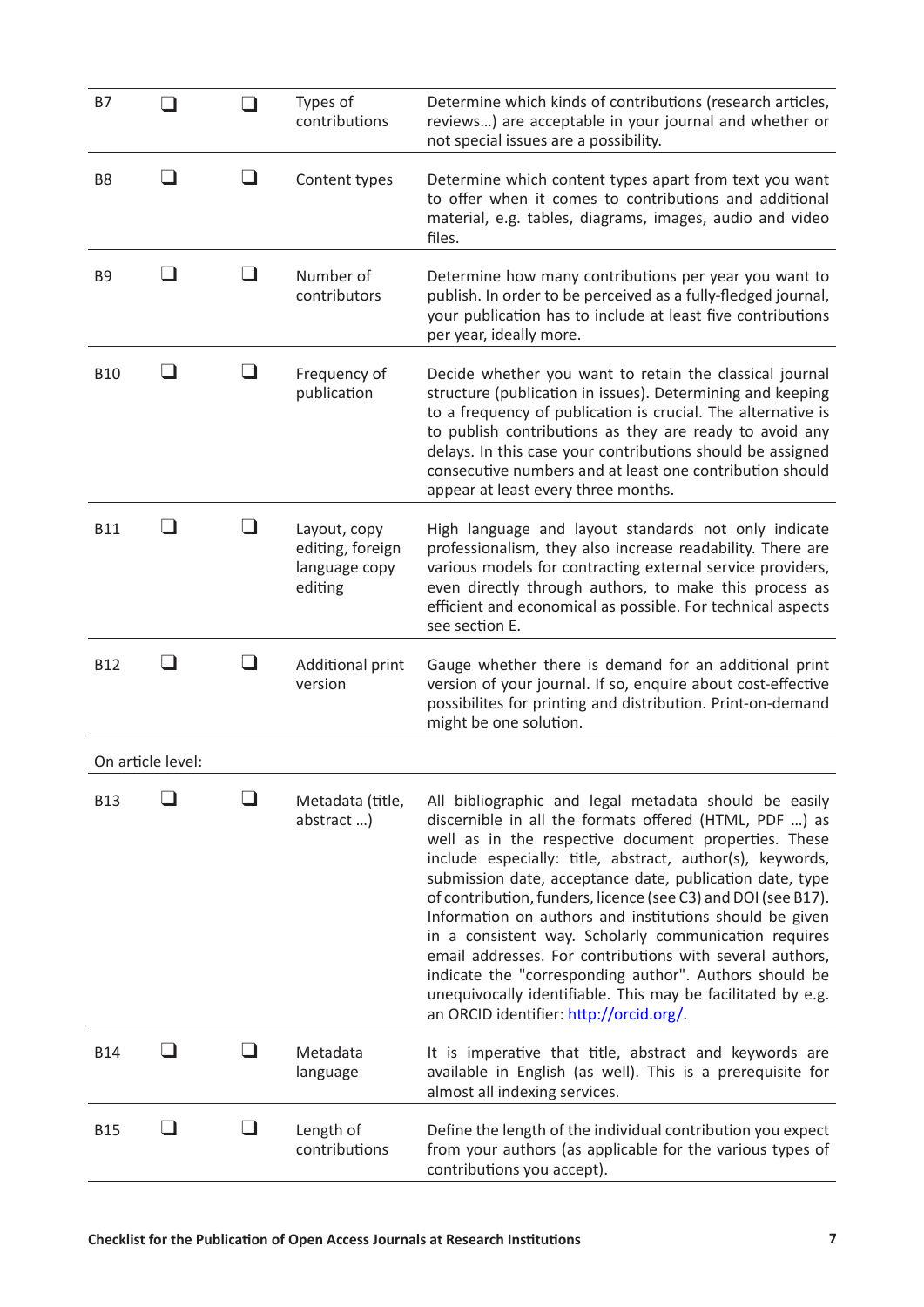<span id="page-7-0"></span>

| <b>B16</b> |           | Classifications<br>for contri-<br>butions | In addition to supplying keywords using thesauri (see e.g.<br>http://www.bartoc.org) you can make your contributions<br>more easily accessible using classifications. The Dewey<br>Decimal Classification (DDC) is both interdisciplinary and<br>internationally widespread: http://www.oclc.org/dewey.<br>en.html |
|------------|-----------|-------------------------------------------|--------------------------------------------------------------------------------------------------------------------------------------------------------------------------------------------------------------------------------------------------------------------------------------------------------------------|
| <b>B17</b> | DOAJ SEAL | DOI-Digital<br>Object Identifier          | Apply to a DOI supplier such as Crossref or Datacite so<br>you can provide DOIs for the contributions in your journal<br>(charged service). A DOI is a unique and permanent<br>identifier for digital objects Info: http://www.doi.org or<br>http://www.crossref.org or http://www.datacite.org                    |

|                | <b>C. Legal and ethical issues</b> |                           |                                              |                                                                                                                                                                                                                                                                                                                                                                                                                                                                                                                                                                                                                                                                                                     |  |  |  |
|----------------|------------------------------------|---------------------------|----------------------------------------------|-----------------------------------------------------------------------------------------------------------------------------------------------------------------------------------------------------------------------------------------------------------------------------------------------------------------------------------------------------------------------------------------------------------------------------------------------------------------------------------------------------------------------------------------------------------------------------------------------------------------------------------------------------------------------------------------------------|--|--|--|
| Nr.            | compliant                          | transparent<br>on website | <b>Criterion</b>                             | Recommendation                                                                                                                                                                                                                                                                                                                                                                                                                                                                                                                                                                                                                                                                                      |  |  |  |
| C1             | - 1                                | $\Box$                    | Open Access<br>statement                     | Check whether your journal is compliant with the "Berlin"<br>Declaration on Open Access to Knowledge in the Sciences<br>Humanities" (https://openaccess.mpg.de/Berlin-<br>and<br>Declaration). In line with the declaration Open Access<br>publications have to meet the following requirement<br>(among others): "The author(s) and right holder(s) of<br>such contributions grant(s) to all users a free, irrevocable,<br>worldwide, right of access to, and a licence to copy, use,<br>distribute, transmit and display the work publicly and<br>to make and distribute derivative works, in any digital<br>medium for any responsible purpose, subject to proper<br>attribution of authorship". |  |  |  |
| C <sub>2</sub> | - 1<br>DOAJ SEAL                   | - 1                       | Copyright                                    | Authors should not transfer their copyright to publishers. The<br>journal is merely granted the non-exclusive right to publish<br>and distribute the contributions. In addition, the contributions<br>should be reusable by all interested parties worldwide through<br>licences, e.g. Creative Commons (see C3.).                                                                                                                                                                                                                                                                                                                                                                                  |  |  |  |
| C <sub>3</sub> | DOAJ SEAL                          | ┚                         | Licencing<br>information,<br>licencing model | All readers should be able to determine unequivocally and<br>quickly what they are allowed to do with journal content.<br>Lincencing information should also be machine-readable,<br>e.g. by search engines, to allow identification of journal<br>content as Open Access. The flexible licencing model<br>Creative Commons was developed for these very purposes:<br>https://creativecommons.org/licenses/.                                                                                                                                                                                                                                                                                        |  |  |  |
|                |                                    |                           |                                              | In line with the "Berlin Declaration on Open Access<br>to Knowledge in the Sciences and Humanities" the<br>licence "CC BY" (attribution) is recommended: https://<br>creativecommons.org/licenses/by/4.0/. This allows, among<br>other things, that a contribution may be copied, distributed,<br>and adapted, even commercially. All formats of any<br>particular contribution must therefore include this licence,<br>the authors, and a link to the terms of the licence.                                                                                                                                                                                                                        |  |  |  |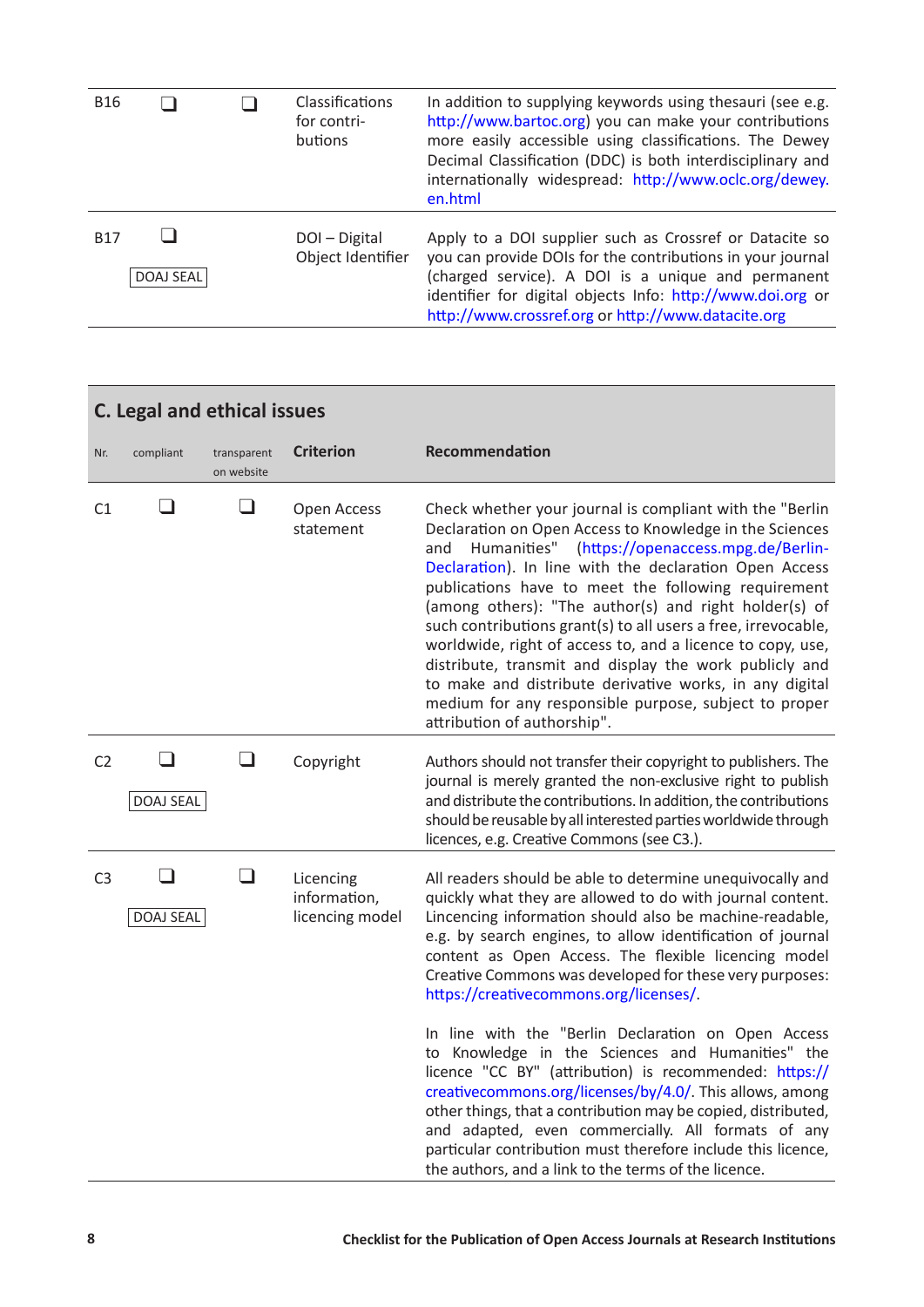<span id="page-8-0"></span>

| C4 | DOAJ SEAL        | Deposit policy                         | Inform the directory SHERPA/RoMEO of your terms when it<br>comes to publishing contributions, especially regarding pre-<br>prints (advance publications): http://www.sherpa.ac.uk/<br>romeoupdate.php.                                                                     |
|----|------------------|----------------------------------------|----------------------------------------------------------------------------------------------------------------------------------------------------------------------------------------------------------------------------------------------------------------------------|
|    | <b>DOAJ SEAL</b> | Ethical practices<br>in all capacities | Establish guidelines e.g. for peer reviews, conflicts of inter-<br>est, scholarly misconduct, retractions etc. Align these with<br>the recommendations put forward by the Committee on<br>Publishing Ethics (COPE): http://publicationethics.org/<br>resources/guidelines. |

|                | D. Quality assurance |                           |                                |                                                                                                                                                                                                                                                                                                                                                                                                                                                                                                                                                                     |
|----------------|----------------------|---------------------------|--------------------------------|---------------------------------------------------------------------------------------------------------------------------------------------------------------------------------------------------------------------------------------------------------------------------------------------------------------------------------------------------------------------------------------------------------------------------------------------------------------------------------------------------------------------------------------------------------------------|
| Nr.            | compliant            | transparent<br>on website | <b>Criterion</b>               | <b>Recommendation</b>                                                                                                                                                                                                                                                                                                                                                                                                                                                                                                                                               |
| D <sub>1</sub> |                      | - 1                       | <b>Editorial board</b>         | The editorial board is the epitome of your journal. Seek<br>at least five renowned international scholars that actively<br>contribute to the board. All members should be listed<br>with full name, institutional affiliation, email address,<br>research areas and, where applicable, links to personal<br>websites.                                                                                                                                                                                                                                               |
| D <sub>2</sub> |                      |                           | Submission of<br>contributions | Inform your authors about the submission process and<br>instruct them about your requirements (e.g. file formats<br>accepted, structuring of contributions, citation styles ) in<br>form of a submission policy.                                                                                                                                                                                                                                                                                                                                                    |
| D <sub>3</sub> | - 1                  | - 1                       | Status of<br>contributions     | Inform your authors about the status of their contributions.<br>Journal management software (see E3) facilitates keeping<br>authors up to date about the current status of their<br>contributions, e.g. via notification emails.                                                                                                                                                                                                                                                                                                                                    |
| D <sub>4</sub> |                      | - 1                       | Peer review                    | "Peer review" is the established quality standard for the<br>publication of scholarly journals. The assessment is usually<br>done in "double blind" fashion, i.e. author and reviewer<br>conceal their names from each other. "Open peer review"<br>and "open post publication peer review" have only been<br>introduced in the last few years. These allow for greater<br>transparency by opening up the peer review process to the<br>public. "Editorial review", once common in smaller journal<br>projects, is also increasingly being replaced by peer review. |
| D <sub>5</sub> |                      |                           | Assessment<br>criteria         | It is imperative to establish a strict peer review process<br>and to disclose the criteria used for the assessment. Also<br>determine how long the review process may take at most (it<br>should not exceed a few months). Authors should have the<br>option to name unwanted reviewers.                                                                                                                                                                                                                                                                            |
| D6             | - 1                  | $\Box$                    | Plagiarism check               | There are many commercial services offering plagiarism<br>checks; open source software is much less common. Ithenti-<br>cate.com has a reputation for being a reliable commercial<br>provider.                                                                                                                                                                                                                                                                                                                                                                      |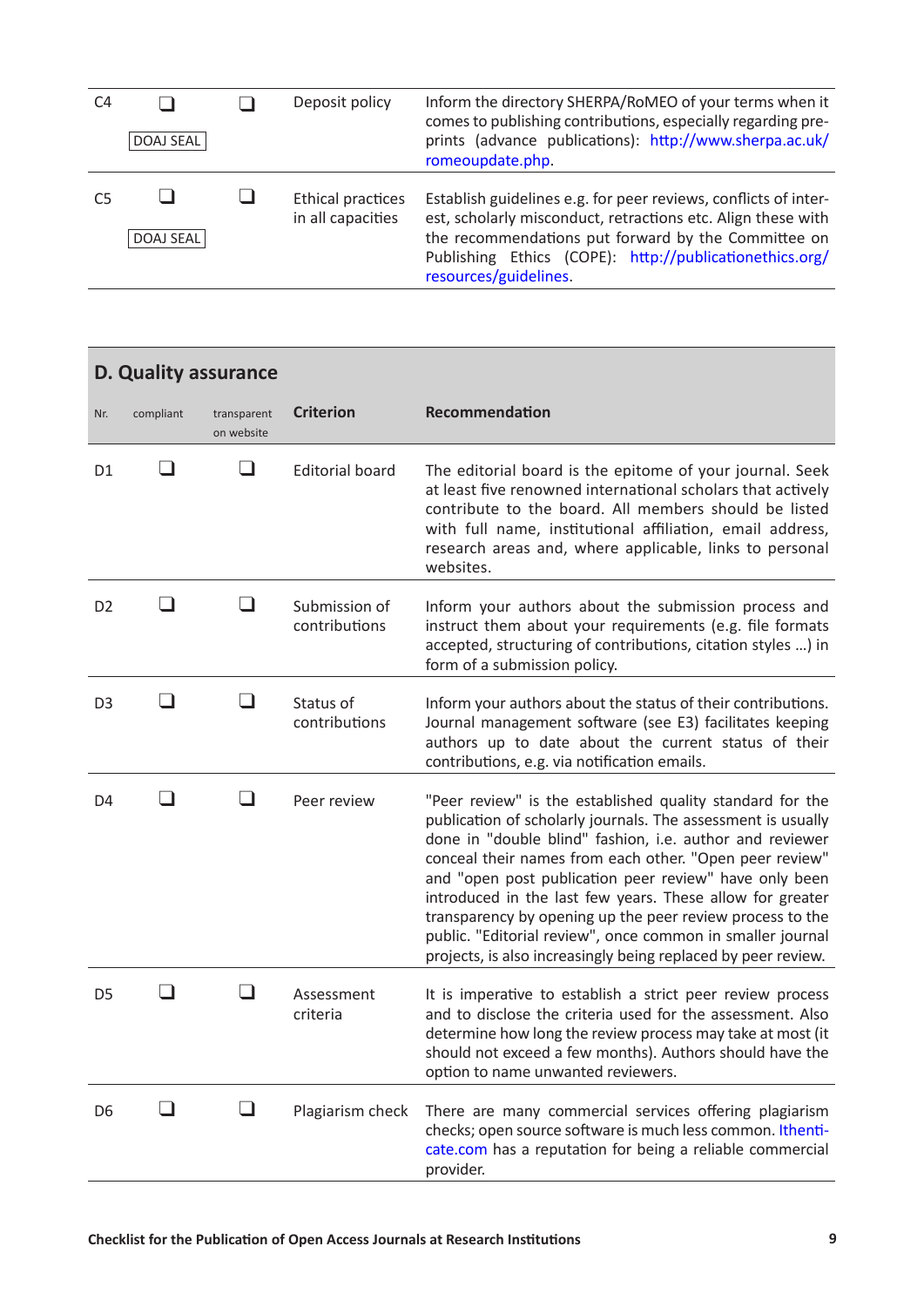<span id="page-9-0"></span>

| D7 |  |  | Research data | Consider whether you want to offer the research data<br>forming the basis for your journal's contributions as<br>"supplemental material", e.g. interview transcripts,<br>sources or measuring results. This facilitates examination<br>and confirmability of results by reviewers and readers.<br>Recommend suitable data repositories to your authors -<br>these can be subject repositories (see http://www.re3data.<br>org), universal repositories such as the EU-funded http://<br>zenodo.org or the commercial service http://figshare.com.<br>An important selection criterion for data archiving services<br>is support of the DataCite metadata scheme. You might<br>even focus on publishing well described datasets and run a<br>so-called "data journal". |
|----|--|--|---------------|-----------------------------------------------------------------------------------------------------------------------------------------------------------------------------------------------------------------------------------------------------------------------------------------------------------------------------------------------------------------------------------------------------------------------------------------------------------------------------------------------------------------------------------------------------------------------------------------------------------------------------------------------------------------------------------------------------------------------------------------------------------------------|
|----|--|--|---------------|-----------------------------------------------------------------------------------------------------------------------------------------------------------------------------------------------------------------------------------------------------------------------------------------------------------------------------------------------------------------------------------------------------------------------------------------------------------------------------------------------------------------------------------------------------------------------------------------------------------------------------------------------------------------------------------------------------------------------------------------------------------------------|

|                | <b>E. Technical aspects</b> |                           |                                   |                                                                                                                                                                                                                                                                                                                                                                                                                                                            |  |  |  |
|----------------|-----------------------------|---------------------------|-----------------------------------|------------------------------------------------------------------------------------------------------------------------------------------------------------------------------------------------------------------------------------------------------------------------------------------------------------------------------------------------------------------------------------------------------------------------------------------------------------|--|--|--|
| Nr.            | compliant                   | transparent<br>on website | <b>Criterion</b>                  | <b>Recommendation</b>                                                                                                                                                                                                                                                                                                                                                                                                                                      |  |  |  |
| E1             |                             |                           | Journal hosting                   | Check with your institution's computer centre whether<br>hosting the journal on the institution's web server or<br>offering journal management software (see E3) is possible.<br>A professional hosting service can take over this task<br>otherwise.                                                                                                                                                                                                      |  |  |  |
| E <sub>2</sub> | - 1                         |                           | Domain                            | Apply for a domain that is easy to remember. Coordinate<br>this with your institution's computer centre beforehand.                                                                                                                                                                                                                                                                                                                                        |  |  |  |
| E <sub>3</sub> |                             |                           | Journal<br>management<br>software | Using journal management software to support your<br>workflow $-$ from submission to publication $-$ is especially<br>sensible when the number of contributions prevents<br>proper manual management. Many publishers employ the<br>free software "Open Journal Systems" (OJS): https://pkp.<br>sfu.ca/ojs. According to the developer PKP, there were over<br>32,000 OJS instances online in 2015.                                                        |  |  |  |
| E4             | - 1                         | - 1                       | OAI interface                     | To achieve the widest distribution possible you should<br>ensure all article metadata is available for service providers<br>in accordance with OAI PMH (http://www.openarchives.<br>org/pmh). If you employ software such as OJS, this can be<br>done automatically using existing plug-ins. Your metadata<br>is then "harvested", e.g. by subject-specific databases. The<br>Dublin Core model serves as metadata exchange format for<br>theses purposes. |  |  |  |
| E <sub>5</sub> |                             |                           | Web design                        | Customise your website using professional and distinctive<br>design. Check whether this can be realised together with<br>your institution or with an external partner. If you use OJS<br>all that is required is basic knowledge of CSS.                                                                                                                                                                                                                   |  |  |  |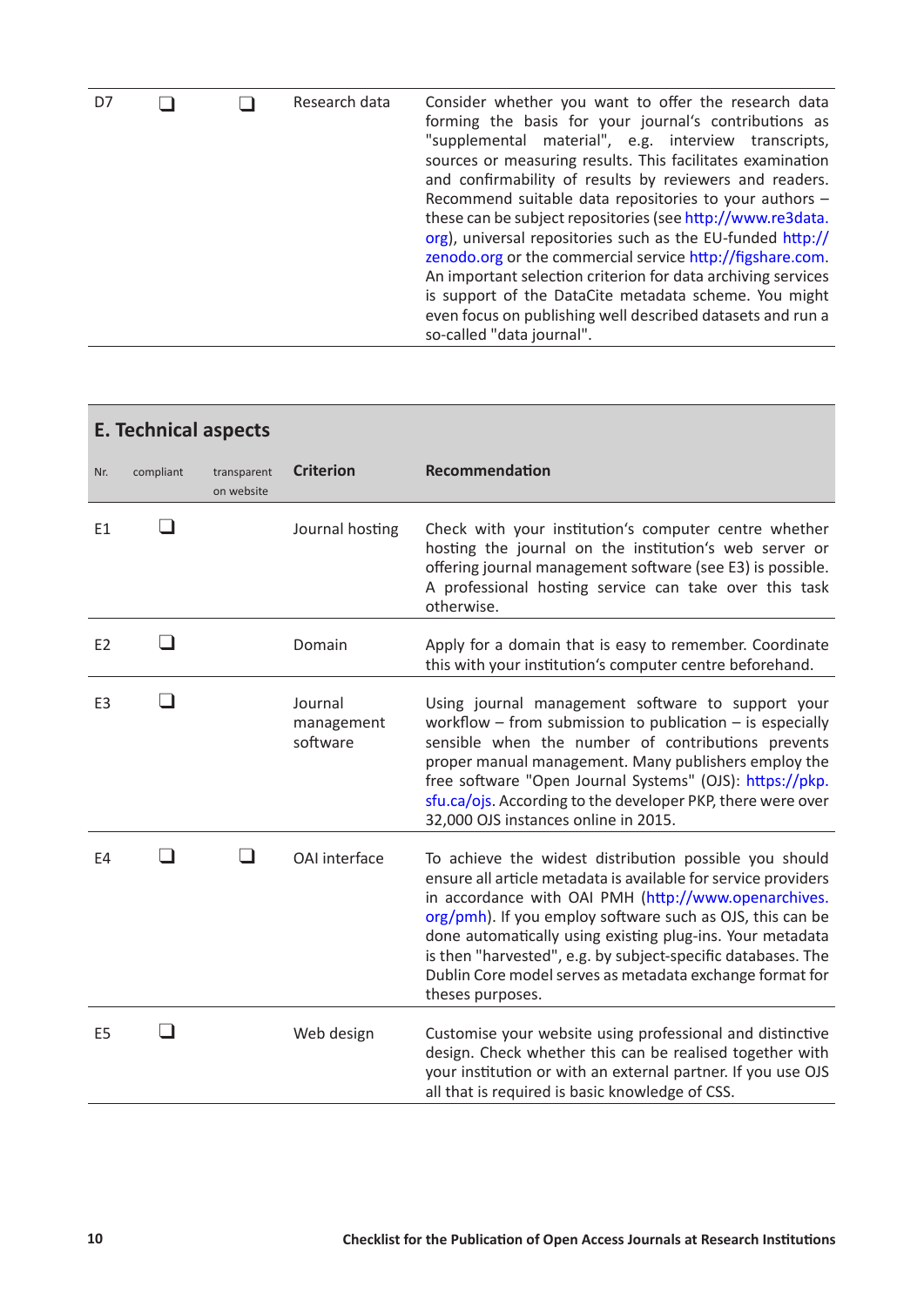<span id="page-10-0"></span>

| E <sub>6</sub> |           |                          | File formats                 | Ideally you offer each of the following formats: HTML<br>for good screen readability, PDF/A for printing and XML<br>for automated processing. All of these formats are also<br>suitable for archiving. Additionally you can offer EPUB for<br>e-readers. When it comes to supplementary material and<br>multimedia content, open formats facilitate archiving.                                                                                                                                                                                                |
|----------------|-----------|--------------------------|------------------------------|---------------------------------------------------------------------------------------------------------------------------------------------------------------------------------------------------------------------------------------------------------------------------------------------------------------------------------------------------------------------------------------------------------------------------------------------------------------------------------------------------------------------------------------------------------------|
| E7             |           |                          | Layout                       | Establish standard layouts for the HTML, PDF and possibly<br>EPUB versions of your contributions. Using available<br>layouting software facilitates this task. One possible<br>professional typesetting solution able to create PDFs<br>is the open source software LaTeX: http://www.latex-<br>project.org.                                                                                                                                                                                                                                                  |
| E8             | DOAJ SEAL |                          | Digitial<br>preservation     | Make sure all contributions of your journal are archived<br>outside the hosting institution to guarantee permanent<br>access to your content. Professional services for digital<br>preservation include e.g. LOCKSS/CLOCKSS: http://www.<br>lockss.org and http://www.clockss.org.                                                                                                                                                                                                                                                                            |
| E <sub>9</sub> | - 1       | $\overline{\phantom{0}}$ | Archiving in<br>repositories | Metadata and articles should be distributed to important<br>(subject) repositories automatically immediately after<br>publication using the respective interfaces available, e.g.<br>OAI or SWORD. This facilitates digital preservation and<br>increases visibility.                                                                                                                                                                                                                                                                                         |
| E10            | ┓         | - 1                      | Web<br>accessibility         | The journal website along with the invidiual contributions<br>should be adequately accessible to persons with visual,<br>auditive and/or physical impairments. Recommended<br>standard: WCAG 2, level AA, see https://www.w3.org/<br>TR/2008/REC-WCAG20-20081211/. If more formats (HTML,<br>PDF, EPUB) are available, at least one of them should be<br>compliant. This includes logical structuring, alternative<br>verbalisation for images and tables, lists etc. that are<br>correctly labelled. Ideally, create handicapped accessible<br>PDFs as well. |

|                | <b>F. Indexing</b> |                           |                                                |                                                                                                                                                                   |  |  |
|----------------|--------------------|---------------------------|------------------------------------------------|-------------------------------------------------------------------------------------------------------------------------------------------------------------------|--|--|
| Nr.            | compliant          | transparent<br>on website | <b>Criterion</b>                               | Recommendation                                                                                                                                                    |  |  |
| F <sub>1</sub> | <b>DOAJ SEAL</b>   |                           | Directory of<br>Open Access<br>Journals (DOAJ) | Apply for inclusion of your journal in the DOAJ. Supply the<br>directory with metadata on your contributions regularly.<br>Info: http://doaj.org/application/new. |  |  |
| F <sub>2</sub> |                    |                           | Ulrich's Web                                   | Apply for inclusion of your journal in Ulrich's Web. Info:<br>http://ulrichsweb.serialssolutions.com.                                                             |  |  |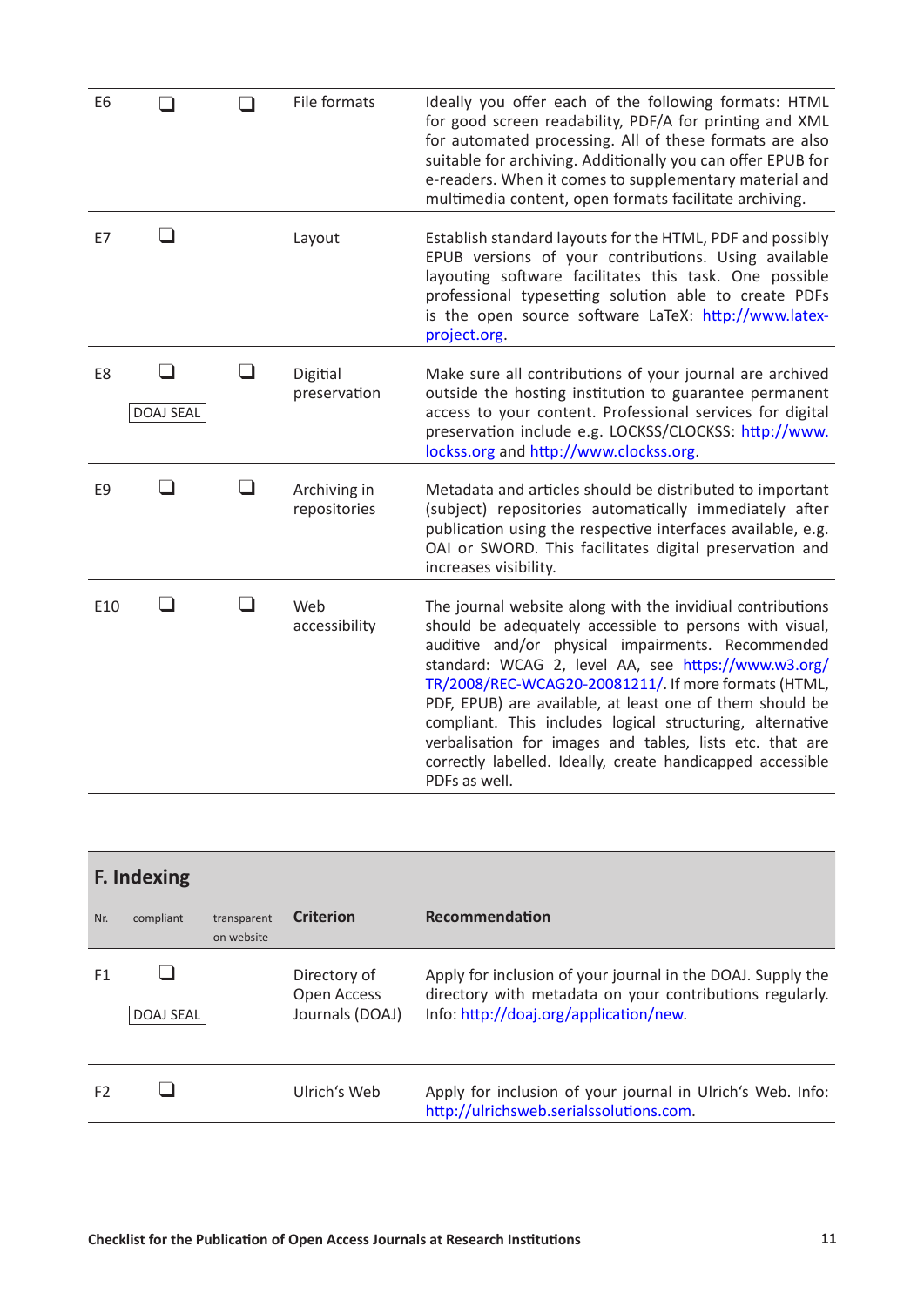<span id="page-11-0"></span>

| F <sub>3</sub> |                          | <b>ERIH PLUS</b>                                | Apply for inclusion in the "European Reference Index for<br>the Humanities and the Social Sciences" (ERIH PLUS) - if<br>your journal covers humanities or social sciences. Info:<br>https://dbh.nsd.uib.no/publiseringskanaler/erihplus/<br>about/admission_procedures.                                                                                                                      |
|----------------|--------------------------|-------------------------------------------------|----------------------------------------------------------------------------------------------------------------------------------------------------------------------------------------------------------------------------------------------------------------------------------------------------------------------------------------------------------------------------------------------|
| F4             | - 1                      | Electronic<br>Journals Library<br>(EZB)         | Suggest your journal to the EZB. Info: http://rzblx1.uni-<br>regensburg.de/ezeit/db prop.phtml?lang=en.                                                                                                                                                                                                                                                                                      |
| F <sub>5</sub> | $\overline{\phantom{a}}$ | Web of Science:<br>SCI, SSCI and<br><b>AHCI</b> | Apply for indexing in the Science Citation Index (SCI),<br>Social Science Citation Index (SSCI) or Arts and Humanities<br>Citation Index (AHCI), so your journal is included in Web<br>of Science (Thomson Reuters). This way, your journal can<br>receive an impact factor in SCI/SSCI (in three years at<br>the earliest). Info: http://wokinfo.com/essays/journal-<br>selection-process/. |
| F <sub>6</sub> | - 1                      | Scopus                                          | Apply for indexing in Scopus (Elsevier), which is one of<br>the most important scholarly citation databases aside<br>from Web of Science. Info: https://www.elsevier.com/<br>solutions/scopus/content/content-policy-and-selection.                                                                                                                                                          |
| F7             |                          | Subject-specific<br>databases                   | Apply for indexing in suitable subject-specific databases<br>such as MLA, PsycINFO, WISO, GEOBASE, Biosis or<br>Compendex. Your library can assist you in finding the right<br>databases.                                                                                                                                                                                                    |
| F <sub>8</sub> |                          | Full text<br>databases                          | Apply for inclusion in full text databases such as JSTOR or<br>aggregators such as EBSCO or ProQuest.                                                                                                                                                                                                                                                                                        |
| F <sub>9</sub> | - 1                      | Google scholar                                  | Register your journal for inclusion and indexing in Google<br>scholar. Info: http://scholar.google.com/intl/en-US/scholar/<br>publishers.html.                                                                                                                                                                                                                                               |
| F10            | $\blacksquare$           | Library                                         | Notify your library of your journal so it can be included in<br>the library's catalogue or discovery system.                                                                                                                                                                                                                                                                                 |

| <b>G. Promotion of visibility</b> |           |                           |                  |                                                                                                                                                                                   |  |
|-----------------------------------|-----------|---------------------------|------------------|-----------------------------------------------------------------------------------------------------------------------------------------------------------------------------------|--|
| Nr.                               | compliant | transparent<br>on website | <b>Criterion</b> | Recommendation                                                                                                                                                                    |  |
| G1                                |           |                           | <b>News</b>      | Regularly publish news pertaining to your journal on your<br>website.                                                                                                             |  |
| G <sub>2</sub>                    |           |                           | RSS feed         | OJS and most other content management systems support<br>this feature, which enables harvesting current news via RSS<br>software, out of the box. Only configuration is required. |  |
| G <sub>3</sub>                    |           |                           | Newsletter       | Many readers prefer receiving news via email.                                                                                                                                     |  |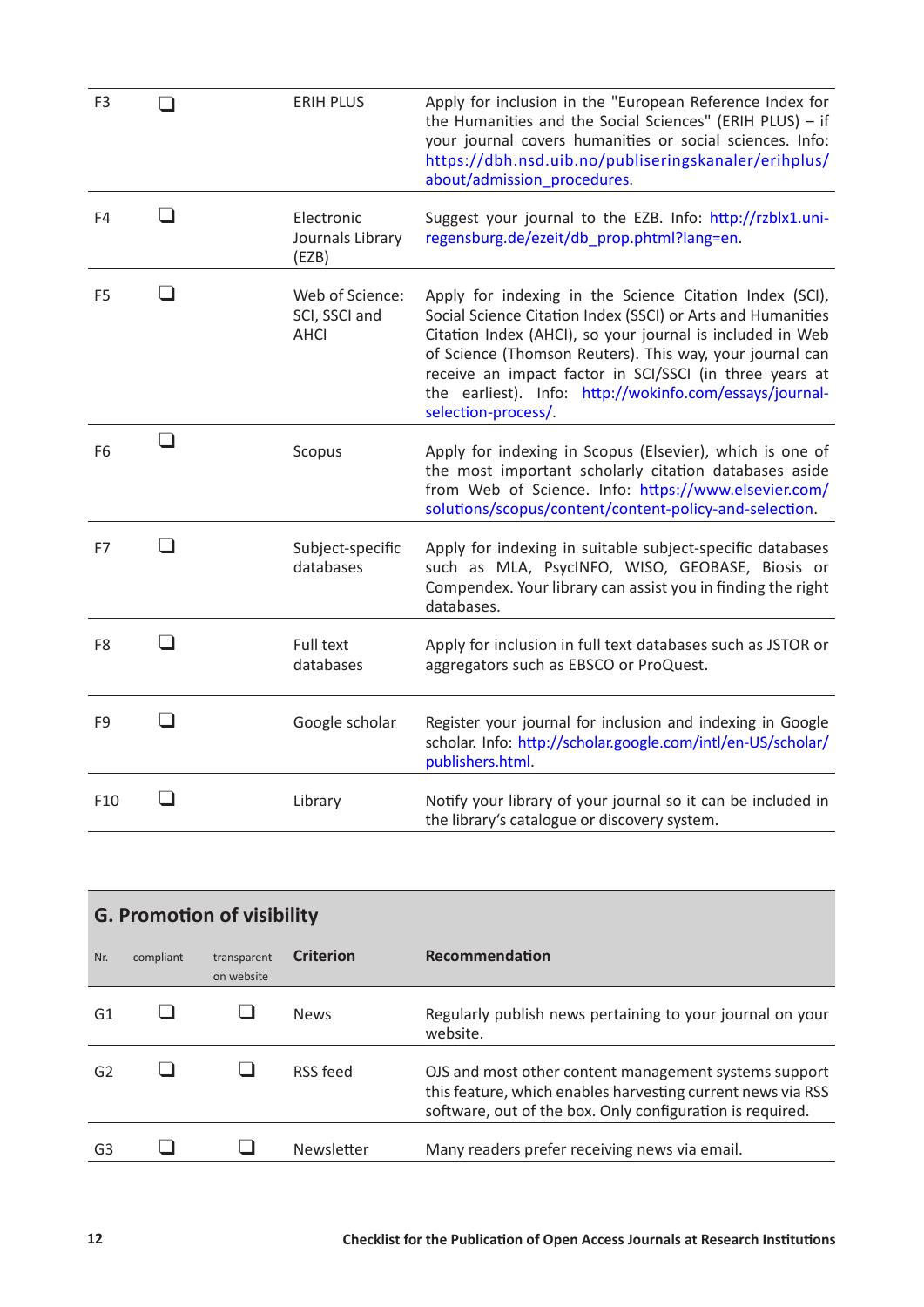<span id="page-12-0"></span>

| G4 |  | Social media              | Provide social media (Twitter, Facebook, Google+ )<br>with news pertaining to your journal and to recent<br>contributions. Having your authors use academic platforms<br>(ResearchGate, Mendeley, Academia.edu ) also increases<br>visibility.                                         |
|----|--|---------------------------|----------------------------------------------------------------------------------------------------------------------------------------------------------------------------------------------------------------------------------------------------------------------------------------|
| G5 |  | Post-publication<br>tools | Offer post-publication tools (e.g. the ability to comment) to<br>foster academic discussion, where applicable.                                                                                                                                                                         |
| G6 |  | <b>Blog</b>               | Blog articles allow reporting on research in progress or<br>publishing statements on current topics in addition to<br>regular contributions and can then be commented on as<br>well. Invite your authors to use this forum and tie blog<br>articles to contributions where applicable. |
| G7 |  | Web portal                | Consider whether extending your journal website to a<br>web portal offering various services (blog, discussion<br>forums, resource collections) connected to the scope of<br>your journal might increase readership.                                                                   |

| <b>H. Metrics and statistical analysis</b> |           |                           |                                |                                                                                                                                                                                                                                                                                                                                                         |  |
|--------------------------------------------|-----------|---------------------------|--------------------------------|---------------------------------------------------------------------------------------------------------------------------------------------------------------------------------------------------------------------------------------------------------------------------------------------------------------------------------------------------------|--|
| Nr.                                        | compliant | transparent<br>on website | <b>Criterion</b>               | Recommendation                                                                                                                                                                                                                                                                                                                                          |  |
| H1                                         |           |                           | Journal citation<br>metrics    | State factors enabling citation analysis (e.g. Impact Factor,<br>SNIP, SJR) on your website as soon as they become<br>available. Info: http://bibliometrie.univie.ac.at/grundlagen/<br>indikatoren/ (available only in German).                                                                                                                         |  |
| H <sub>2</sub>                             |           |                           | Article level<br>metrics (ALM) | Offer guidance to your readers by displaying article access<br>and download statistics (usage metrics). In addition, men-<br>tions of contributions on social media and academic plat-<br>forms can be analysed (altmetrics). OJS offers a plug-in for<br>that purpose (based on the open source software Lagotto),<br>provided you use DOIs (see B17). |  |
| H <sub>3</sub>                             |           |                           | Acceptance rate                | Collect data on all contributions submitted, accepted and<br>rejected and display it on your website.                                                                                                                                                                                                                                                   |  |
| H4                                         |           |                           | Publication delay              | State the average timespan from submission to publication<br>so potential authors can plan accordingly.                                                                                                                                                                                                                                                 |  |